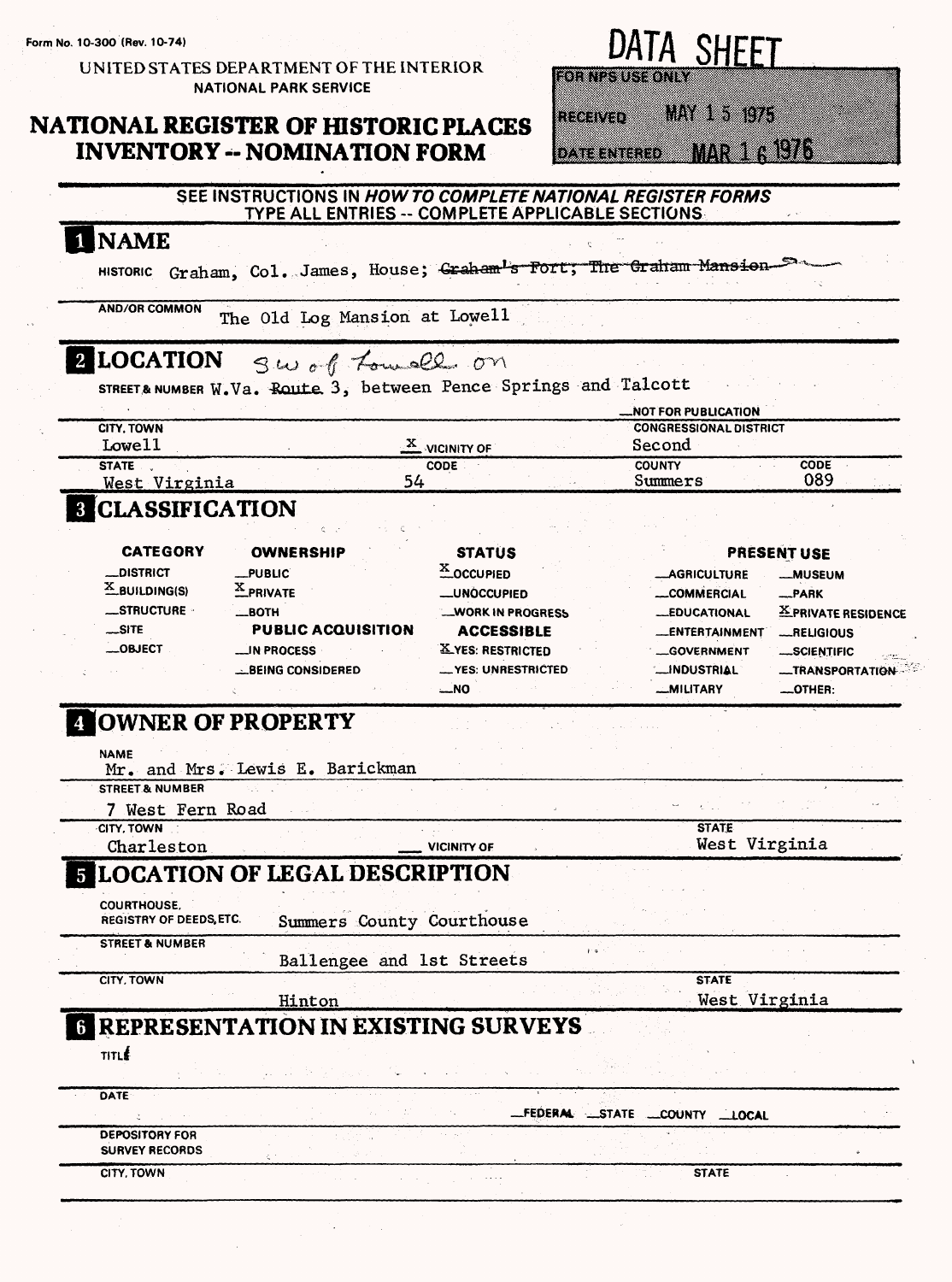## **DESCRIPTION**

#### **CONDITION CHECK ONE CHECK ONE —EXCELLENT —DETERIORATED —UNALTERED 2SORIGINALSITE —X.GOOD —RUINS ^.ALTERED —MOVED DATE. —FAIR —UNEXPOSED**

DESCRIBE THE PRESENT AND ORIGINAL (IF KNOWN) PHYSICAL APPEARANCE

Constructed around 1770-72, the James Graham House must be described as large, stout and fine for its location and day. Dimensions are outstanding for a frontier log home, the exterior being approximately 28' x 25' and the interior having two floors and attic or loft. The twelve feet ceiling height is unusual, and the attic provides about 432 square feet of usable floor space. Its stoutness is apparent in the construction of yellow poplar logs based on walnut sill timbers and stone footers with the additional support of large oak sleepers which still retain their bark. Logs are about eight inches thick and vary in width from 14 to 18 inches. At each side of the structure are huge chimneys made of river stone carried from a location a short distance away on the Greenbrier River. Fineness is striking in the hewn logs which appear quite smooth, in the straightness of the open ceiling beams which have beaded detail and in the size of the main fireplace which was originally six feet wide and five feet high. Additional refinement is evident in the well-placed joinings of the logs which form dove-tailed corners.

There was probably only a single door and few, if any, windows in the house when it was built. Presently, however, the structure reflects changes likely made in the first half of the nineteenth century. The front door is of heavy vertical boards and has a four-sectioned, rectangular overlight. Another door was at the back of the house, but this is now an open entrance into the recently constructed addition. The south (front) elevation now has two windows on each floor, while the east side has one on the first floor and small openings in the attic on each side of the chimney and the west has two openings in the attic. The rear has only one window toward the east elevation, but it apparently had another near the center at one time. All windows, except those in the attic, are  $6/6$ , double-hung sash.

Massive chimneys of river stone were built on each side of the house and present an impressive appearance of size and strength. Each is approximately 10 feet wide and 4 feet'deep and has drip courses at the top and on the shoulders where the chimney starts to taper. The west chimney now houses a fireplace somewhat diminished from its original six-foot width and five-foot height. The east chimney contains two smaller fireplaces on the first floor, but this may have been the result of dividing an originally larger opening when the area was partitioned. The east chimney also has a fireplace in the south room of the second floor which may also have been added later.

A description of the house written in 1899 calls attention to the construction of the rafters used to support the gable roof. There are three pairs of principal rafters, one on each end and one in the middle (all of  $7" x 7"$  timbers), with purlins (also  $7" x 7"$ ) running the length of the house. This framing supports the large common rafters which stretch from roof tree to rest on the pole plates. All of these timbers are fastened with locust pins. The framing is given added strength through the kingpost and tiebeam on each end (often called a "wind beam") The roof for many years was of riven oak shakes but, since about 1971 when the house was reroofed and the attic "finished," now has asphalt shingles.

The interior presently consists of one large room on the first floor, three rooms on the second and an open-space attic. At times the first floor was partitioned into three rooms (it was so laid out in 1899 and remained this way until recently), each having its own fireplace. The second floor seems always to have been divided into three rooms. There presently are stairs to the second floor and attic, but it is believed that these are not original and that a wall ladder formerly was used to reach the second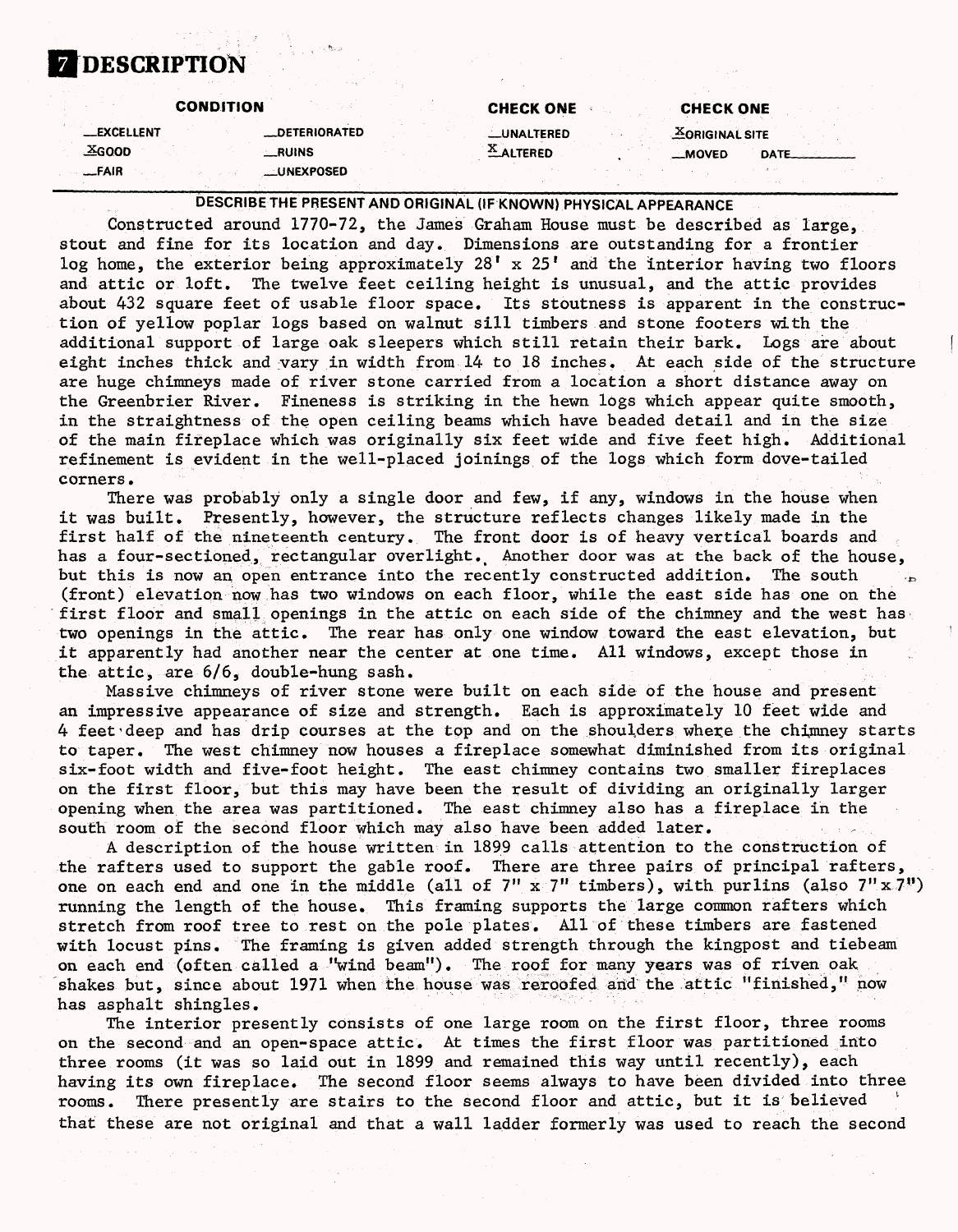## **01 SIGNIFICANCE**

| -PREHISTORIC-  | -ARCHEOLOGY-PREHISTORIC     | COMMUNITY PLANNING       | __LANDSCAPE ARCHITECTURE | _RELIGION            |
|----------------|-----------------------------|--------------------------|--------------------------|----------------------|
| $-1400-1499$   | <b>_ARCHEOLOGY-HISTORIC</b> | __CONSERVATION           | $-LAW$                   | _SCIENCE             |
| $-1500-1599$   | <b>LAGRICULTURE</b>         | <b>ECONOMICS</b>         | <b>LUTERATURE</b>        | _SCULPTURE           |
| $-1600 - 1699$ | <b>XARCHITECTURE</b>        | $\equiv$ EDUCATION       | _MILITARY                | _SOCIAL/HUMANITARIAN |
| X1700-1799     | $\_$ ART                    | <b>LENGINEERING</b>      | _MUSIC                   | $\equiv$ THEATER     |
| $-1800-1899$   | <b>LOMMERCE</b>             | X EXPLORATION/SETTLEMENT | -PHILOSOPHY              | -TRANSPORTATION      |
| $-1900-$       | COMMUNICATIONS              | <b>MDUSTRY</b>           | -POLITICS/GOVERNMENT     | -OTHER (SPECIFY)     |
|                |                             | __INVENTION              |                          |                      |

## **SPECIFIC DATES c. 1770-72, 1777**

**BUILDER/ARCHITECT** 

#### **STATEMENT OF SIGNIFICANCE**

The Graham House is an outstanding example of log construction in a sparsely  $$ populated settlement. It is unusual to have combined such fineness of feature, stout- ' ness of design and greatness of dimension in a first house on the frontier. The structure holds additional significance as the site of an Indian attack in 1777 which caused the death of three settlers and the capture of a seven-year-old girl.

James Graham, his wife Florence and their children settled along the Greenbrier River in what is now Summers County, West Virginia, about 1770, having come from the vicinity of the Calf (Cow) Pasture River in Virginia. This section had been nearly abandoned after Indian problems in 1763, and the Grahams and families like them were aware of the dangers still present on this frontier in the late 1760s. They were willing, nevertheless, to start clearing land and establishing farms away from the increasing population to the east.

Graham built what was probably the first permanent homestead in present Summers County. With this distinction goes the added significance of his having constructed a large and fine log dwelling where normally one would have expected a small house which would serve until prosperity allowed replacement or enlarging. This structure was so superior in construction and size when compared to most other pioneer log houses in the  $\sqrt{ }$ Greenbrier Valley that it was often called a mansion.

The large yellow poplar logs of the walls were placed oh a sturdy foundation which incorporated a stone footer, walnut log sills and oak log sleepers. To create what was somewhat of a fortress, Graham apparently placed only one door and few, if any, windows; then he bored several holes in the walls through which a gun could be extended. Both first and second stories were about twelve feet from floor to ceiling, and the attic was high enough to allow the tallest to stand upright. Local materials were used in construction, of course, and each side of the house featured a massive river stone chimney in which was housed a large fireplace.

The Graham home was probably completed by 1772, and the family, along with others who had settled in the area, pursued a regular life of farming. The little community even erected a stockade for protection against the occasional threat of Indian troubles. There was some stirring on this frontier in the spring of 1777, and the families gathered in the fort. During one incident, James Graham and others were in the stockade for several days, but when sign of immediate danger disappeared, Graham moved his family back to their dwelling across the river. Shortly afterward, Indians attacked his home.

James and several others were sleeping in the main house while two of the children and a young-Negro boy slept in a nearby outbuilding during the early morning hours of that dreadful day. The main house withstood the onslaught, but the slave and Graham's ten-year-old son > John, were killed. Seven-year-old Elizabeth Graham was taken captive.

The despair of the tragedy was increased later when the Graham's made several unsuccessful attempts to ransom their daughter. In 1785 they finally succeeded and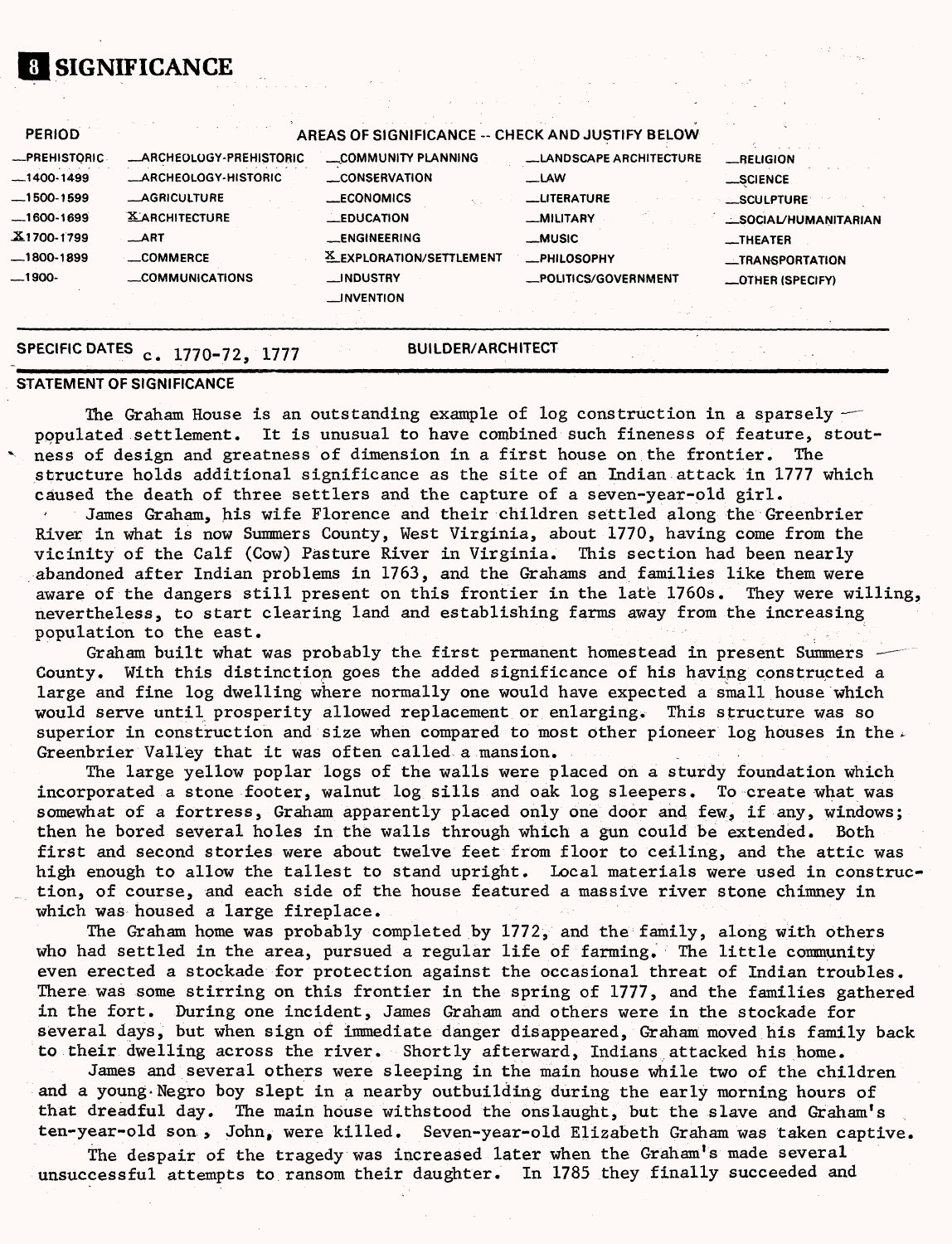| Blizzard, William C. "The Old Log House at Lowell." Gazette-Mail (Charleston, W.Va.),<br>Nov. 9, 1969. State Magazine Section.<br>Donnelly, Shirley. "Grahams Withstood Indian Raid in 1777." Beckley (W.Va.) Post-<br>Herald, July 27, 1970.                    |                                         |
|------------------------------------------------------------------------------------------------------------------------------------------------------------------------------------------------------------------------------------------------------------------|-----------------------------------------|
| "Graham Reunion to be at Historic Site." Beckley (W.Va.) Post-Herald,<br>July 28, 1970.                                                                                                                                                                          |                                         |
| <b>IDGEOGRAPHICAL DATA</b>                                                                                                                                                                                                                                       |                                         |
| 1 acre<br><b>ACREAGE OF NOMINATED PROPERTY</b><br>UTM REFERENCES                                                                                                                                                                                                 |                                         |
|                                                                                                                                                                                                                                                                  |                                         |
| $A[1,7]$ $5[2,37,2,0]$ $4,16,70,2,0$<br>ZONE EASTING<br>ZONE EASTING<br>NORTHING<br>Сļ<br>DI                                                                                                                                                                     | NORTHING                                |
| <b>VERBAL BOUNDARY DESCRIPTION</b>                                                                                                                                                                                                                               |                                         |
|                                                                                                                                                                                                                                                                  |                                         |
|                                                                                                                                                                                                                                                                  |                                         |
|                                                                                                                                                                                                                                                                  |                                         |
|                                                                                                                                                                                                                                                                  |                                         |
| LIST ALL STATES AND COUNTIES FOR PROPERTIES OVERLAPPING STATE OR COUNTY BOUNDARIES                                                                                                                                                                               |                                         |
| <b>STATE</b><br>CODE<br><b>COUNTY</b>                                                                                                                                                                                                                            | CODE                                    |
|                                                                                                                                                                                                                                                                  |                                         |
| <b>STATE</b><br><b>CODE</b><br><b>COUNTY</b><br><b>TI FORM PREPARED BY</b><br>NAME / TITLE                                                                                                                                                                       | CODE :                                  |
| C.E. Turley, Research Assistant and James E. Harding, Research Analyst<br>ORGANIZATION<br>West Virginia Antiquities Commission                                                                                                                                   | <b>DATE</b><br>April 9, 1975            |
| <b>STREET &amp; NUMBER</b>                                                                                                                                                                                                                                       | <b>TELEPHONE</b>                        |
| Old Mountainlair, West Virginia University<br><b>CITY OR TOWN</b>                                                                                                                                                                                                | $(304)$ 292-1527<br>STATE <b>Strate</b> |
| Morgantown                                                                                                                                                                                                                                                       | West Virginia                           |
| <b>IN STATE HISTORIC PRESERVATION OFFICER CERTIFICATION</b>                                                                                                                                                                                                      |                                         |
| THE EVALUATED SIGNIFICANCE OF THIS BROPERTY WITHIN THE STATE IS:                                                                                                                                                                                                 | LOCAL___                                |
| STATE_<br>NATIONAL ____                                                                                                                                                                                                                                          |                                         |
| As the designated State Historic Preservation Officer for the National Historic, Preservation Act of 1966 (Public Law 89-665), I<br>hereby nominate this property for inclusion in the Mational Register and certify that it has been evaluated according to the |                                         |
| criteria and procedures set forth by the National Fark Service.                                                                                                                                                                                                  |                                         |
| <b>FEDERAL REPRESENTATIVE SIGNATURE</b>                                                                                                                                                                                                                          |                                         |
| <b>TITLE</b><br>West Virginia State Historic Preservation Officer                                                                                                                                                                                                | DATE<br>May 12, 1975                    |
| rini pengentin                                                                                                                                                                                                                                                   |                                         |
| I NEREBY CERTIFY THAT THIS PRODUCT VISTA LUDED IN THE NATIONAL REGISTER                                                                                                                                                                                          |                                         |
| یون وی                                                                                                                                                                                                                                                           | DATE                                    |
| <u>Dharf Tigrictigir i Tigri</u><br>olo asiinkiikkavaitoi<br>uma<br>a ma<br><u>Keele Komeistava jot</u><br>ા ત્રવલ દિગ્ના શ્રુ ત્રણ                                                                                                                              | 0. TEST 167                             |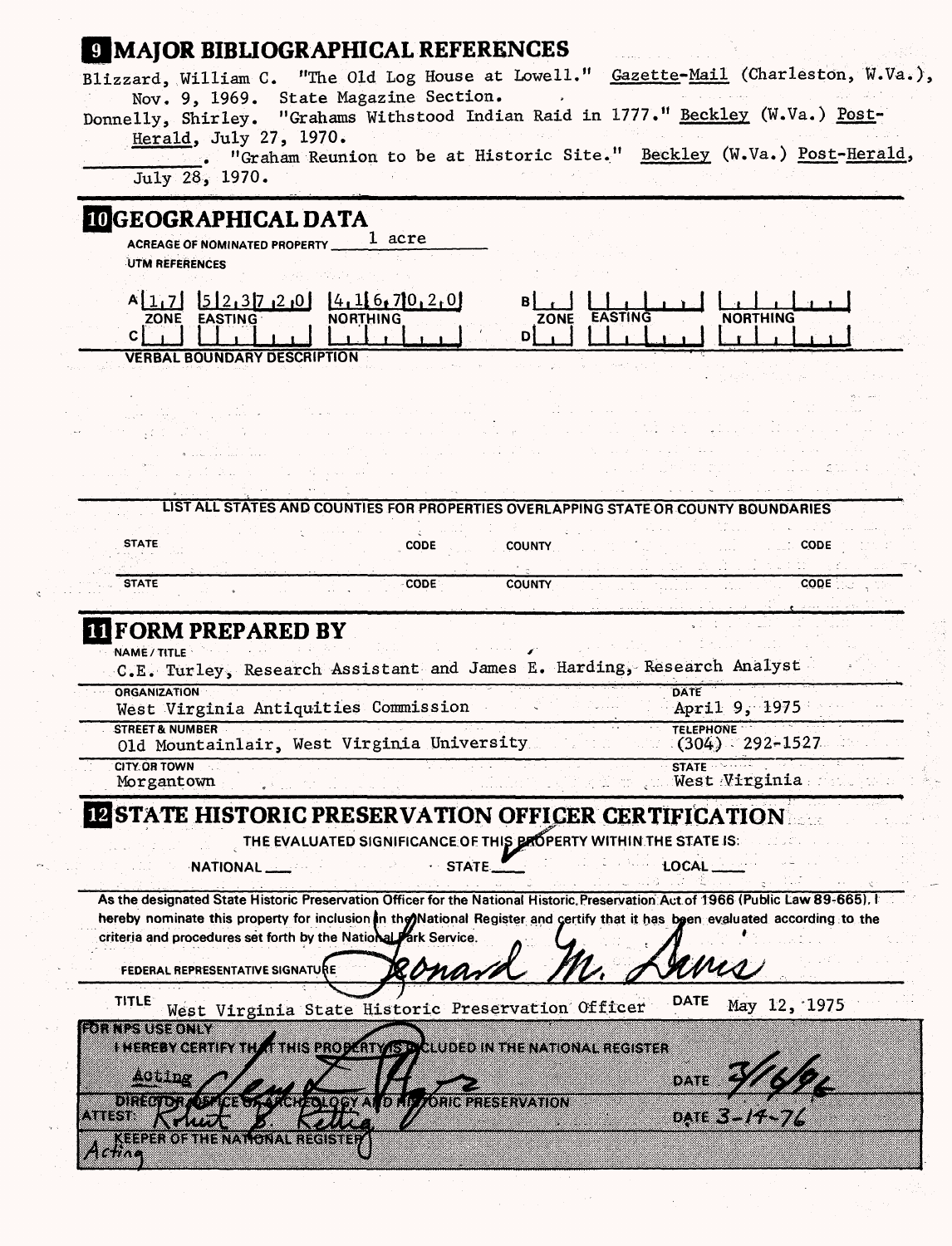## **UNITED STATES DEPARTMENT OF THE INTERIOR NATIONAL PARK SERVICE**

## **NATIONAL REGISTER OF HISTORIC PLACES INVENTORY -- NOMINATION FORM**

|  |  |                 | <b>FOR NPS USE ONLY</b> |             |  |  |  |              |  |  |  |  |  |  |
|--|--|-----------------|-------------------------|-------------|--|--|--|--------------|--|--|--|--|--|--|
|  |  |                 |                         |             |  |  |  |              |  |  |  |  |  |  |
|  |  |                 |                         |             |  |  |  |              |  |  |  |  |  |  |
|  |  |                 |                         |             |  |  |  |              |  |  |  |  |  |  |
|  |  | <b>RECEIVED</b> |                         | MAY 15 1975 |  |  |  |              |  |  |  |  |  |  |
|  |  |                 |                         |             |  |  |  |              |  |  |  |  |  |  |
|  |  |                 |                         |             |  |  |  |              |  |  |  |  |  |  |
|  |  |                 |                         |             |  |  |  |              |  |  |  |  |  |  |
|  |  |                 |                         |             |  |  |  |              |  |  |  |  |  |  |
|  |  |                 | <b>DATE ENTERED</b>     |             |  |  |  | MAR 1 6 1976 |  |  |  |  |  |  |
|  |  |                 |                         |             |  |  |  |              |  |  |  |  |  |  |

**CONTINUATION SHEET THEM NUMBER THEM NUMBER** 

#### 7. DESCRIPTION (continued)

and top levels. Lumber for floors was whip-sawed and put down with wrought iron nails, and these are still in good condition.

One-story additions at the north (rear) eventually replaced the original log outbuildings. The present addition was built in 1971-72 and is a lodge-type unit which will weather or be stained to blend with the log house. It contains bath, kitchen and living-dining-recreation areas. On its west side is a covered patio about the size of one which once extended to the south end of the log house. The covering has been removed from the log section to allow for an open patio area.

#### 8. SIGNIFICANCE (continued)

brought Elizabeth back from near present Maysville, Kentucky. The story is that the fifteen-year-old girl had adjusted quite well to the life of the Indians and did not especially like the prospects of returning to white society. She eventually married, however, and raised nine children along Hans Creek in the Monroe County area.

Life for the Graham's at their home along the Greenbrier River seemed to go fairly well after the incident. The family had always held prestige among their friends and neighbors and became leading members of the community. In 1799 James Graham was commissioned a colonel in the Virginia militia on the recommendation of the Monroe County court, a position which he retained until his death in 1813.

The log house remained in the Graham family for about 90 years, but since 1860 it has had several owners. One occupant was Colonel Wilson Lively whose son, Frank, became. a supreme court judge in West Virginia. Today, the structure is owned by Mr. and Mrs. Lewis E. Barickman and is used as a second home.

#### 9. MAJOR BIBLIOGRAPHICAL REFERENCES (continued)

Graham, David. History of the Graham Family. Clayton, W.Va.: by the author, 1899 (?). (pp. 40-45, 88-99)

Miller. James H. History of Summers County. Hinton, W.Va.: by the author, 1908. (pp. 43-44)